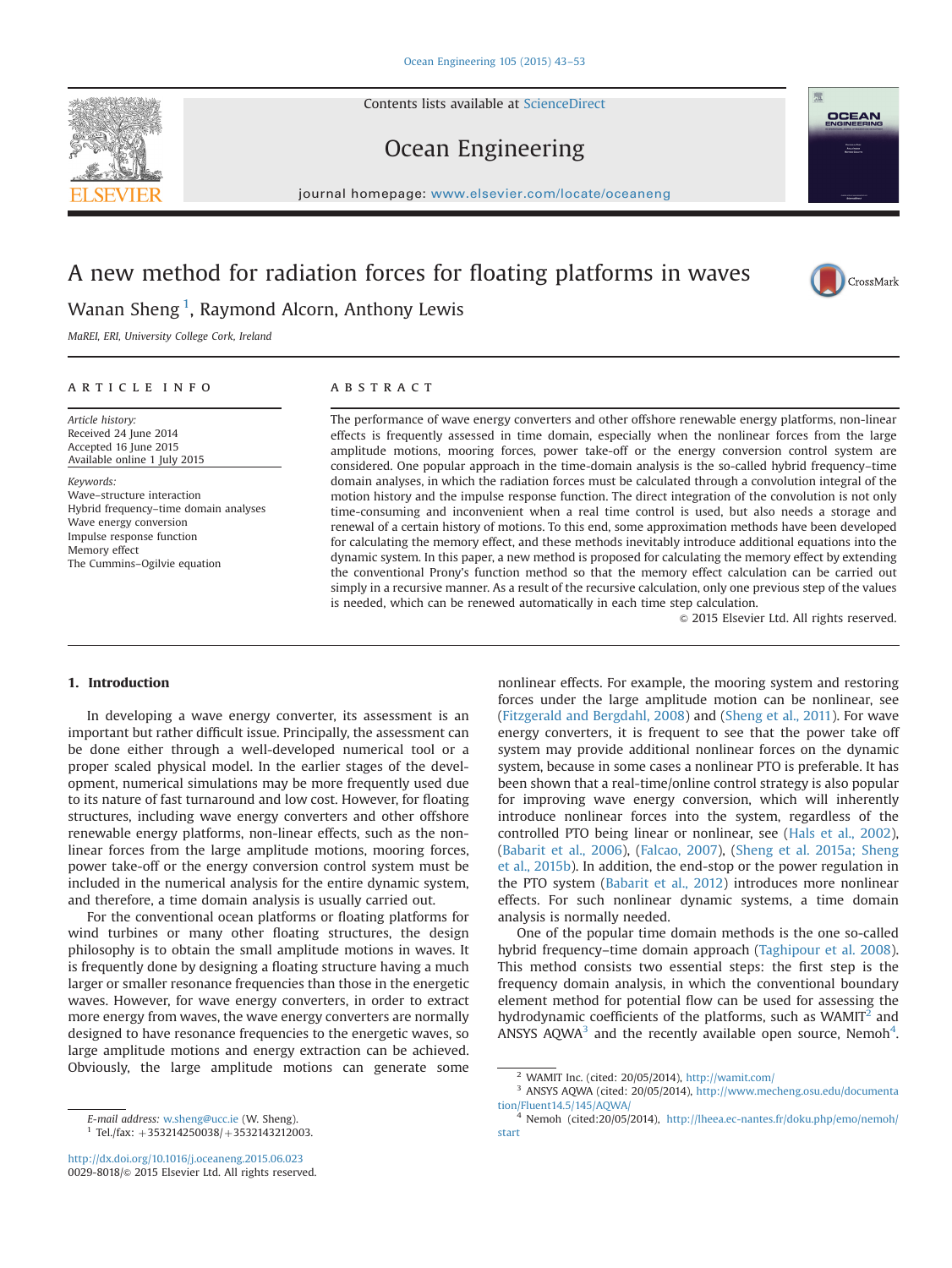Basically, these hydrodynamic coefficients are very frequencydependent, and they cannot be used in the time domain analysis directly unless these parameters have a well-defined physical meaning, for example, a linear system in regular waves. When the dynamic system contains multiple frequencies, the frequencydependent parameters lose their deterministic meaning. For this reason, the second step of the hybrid method is a transform of the hydrodynamic parameters from the frequency-domain to time domain, which has been formulated by [\(Cummins, 1962\)](#page--1-0) and ([Ogilvie, 1964](#page--1-0)). The advantages of the hybrid frequency–time domain equation may be the fast turnaround and the easiness to include the relevant nonlinear effects. The performance and/or power capture capacity of the wave energy converters in waves can be carried out if the time domain equations are solved.

In the Cummins' time-domain equation, the convolution integral (representing the memory effect in the fluid dynamics) is frequently found to be a problem in solving the dynamic equation. Principally, the convolution term can be carried out directly by integration, but it has a disadvantage for storing and renewing the history of the motions in every time step because the integration must be carried out back to a certain history if a good calculation of the memory effect is required. When many motion modes are considered, they are normally coupled each other, hence the number of the convolution terms increases very rapidly, proportional to the square of the motion mode number. Thus it may become a computational burden in the time domain analysis. Another disadvantage for the direct convolution integral is found in the real-time control system, when people find it is difficult to build the state-space equation for the dynamic system because of the existence of the convolution term.

To overcome the difficulty, many methods have been developed. Two most popular methods may be the Prony method, see ([Duclos](#page--1-0) [et al., 2001](#page--1-0)) and the state-space realisation method ([Taghipour et](#page--1-0) [al., 2008\)](#page--1-0), ([Perez and Fossen 2008; Perez and Fossen, 2009; Perez](#page--1-0) [and Fossen, 2010](#page--1-0)) and [\(Duarte et al. 2013\)](#page--1-0). Particularly, [\(Duarte et](#page--1-0) [al., 2013](#page--1-0)) have developed an SS\_fitting toolbox in Matlab for this purpose, which is now available for download<sup>5</sup>. Both methods are approximation methods, and the accuracy of the state-space method and the Prony method can be controlled by setting the order of the approximations. [\(Duclos et al., 2001](#page--1-0)) have shown the Prony's function of order of 3 has produced a very accurate approximation to a simple impulse response function. However, both approximation methods introduce additional equations to the dynamic system. When the more motion modes are coupled together, the additional equations will increase rapidly. The additional equations are not favourable in terms of the computational stability, especially when the dynamic system becomes difficult to solve, (for example, a very stiff system). In addition, the additional equations may add a significant computational time in solving the time-domain equation. ([Kurniawan et al., 2011\)](#page--1-0) have compared different methods in calculating the memory effect, namely the direct integration, the state-space fitting and the constantcoefficient model in terms of the computational time. It has been shown that the direct integral is the most accurate method, but slow, which is only dependent on the time step for integration. The state-space fitting gives a good approximation to the convolution term by introducing some additional differential equations to the dynamic system, and its accuracy is dependent on the order of the state-space. In some case, order 2 may give a good approximation. The constant coefficient method may be only used in some cases the quick approximation or in the system the radiation forces are small when compared to other forces.

In this research, a new method is developed for calculating the memory effect by extending the conventional Prony function method, see [\(Duclos et al., 2006](#page--1-0)). Unlike the developed approximation methods, the new method will not introduce any additional equation to the system, neither a requirement for storing and renewing the history of the motions in every time step. The new method in calculating the memory effect is simply a recursive calculation, which will be very beneficial in terms of the computational effort and the formulation of the state-space equation for a real-time control system.

The structure of the paper is as follows. In Section 2, the methodologies for studying the dynamics of floating structures in frequency domain and time domain are discussed; in [Section 3](#page--1-0) the approximation to the impulse function based on the Prony's method is presented. [Section 4](#page--1-0) deals with the new proposed method for calculating the radiation forces in time domain; in [Section 5](#page--1-0) the results and analysis will be made to show the accuracy efficiency of the method; and the conclusions will be given in [Section 6](#page--1-0).

#### 2. Methodologies

#### 2.1. Frequency-domain analysis

We consider a rigid floating structure which may experience 6- DOF motions. Based on the Second Newton's Law and appropriately rewriting the dynamic equation in frequency domain, it has a form as

$$
\sum_{j=1}^{6M} \left[ -\omega^2 \left( m_{ij} + a_{ij} \right) + i\omega b_{ij} + c_{ij} \right] \xi_i = f_i \ (i = 1, ..., 6M) \tag{1}
$$

where  $a_{ij}$  and  $b_{ij}$  are the added mass and hydrodynamic damping coefficients,  $m_{ij}$  is the mass,  $c_{ij}$  the restoring coefficient,  $f_i$  the excitation,  $\omega$  the circular frequency,  $\xi_i$  the complex amplitude of the motion, and M the number of the bodies.

A compact form of the frequency domain equation is,

$$
\left\{-\omega^2[\mathbf{m}+\mathbf{a}(\omega)]+i\omega\mathbf{b}(\omega)+\mathbf{c}\right\}\xi(\omega)=\mathbf{f}_{ex}(\omega)
$$
 (2)

The added mass,  $a_{ij}$ , and damping coefficient,  $b_{ij}$ , (both are real) can be assessed by the following formula:

$$
a_{ij} - \frac{i}{\omega} b_{ij} = \rho \iint_{S_b} n_i \varphi_j dS \ \ (i, j = 1, ..., 6M)
$$
 (3)

where  $\varphi_i$  (j = 1,..., 6M) is the potential of radiation due to the unit velocity of the structure, and  $S_b$  the wetted surface.

The excitation is calculated by

$$
f_i = -i\omega \rho \iint_{S_b} \varphi^D n_i dS \ (i = 1, ..., 6M)
$$
 (4)

where  $\varphi^D$  is the potential of the diffracted waves (the incoming  $wave + scattered$  wave).

The hydrostatic restoring coefficients,  $c_{ij}$ , is also given in WAMIT based on the proper panels for the wetted surfaces (see [Fig. 1\)](#page--1-0). To illustrate the methodology, a simple oscillating body of a truncated circular cylinder, with a radius of 3 m and a draft of 1.5 m ([Fig. 1](#page--1-0) shows the panels for the wetted surface of the cylinder). The cylinder has a displacement of  $42.41 \text{ m}^3$ . In free floating state, the device may experience surge, heave and pitch motion under the wave excitation (heading waves). However, for wave energy conversion only heave is only taken for power conversion.

After solving the frequency domain equation, Eq. (1), the response amplitude operator X (i.e., the non-dimensional RAO for translational motions and the dimensional RAO for rotational

<sup>5</sup> SS\_Fitting (cited: 27/05/2014), [http://wind.nrel.gov/designcodes/preproces](http://wind.nrel.gov/designcodes/preprocessors/SS_Fitting/) [sors/SS\\_Fitting/](http://wind.nrel.gov/designcodes/preprocessors/SS_Fitting/)